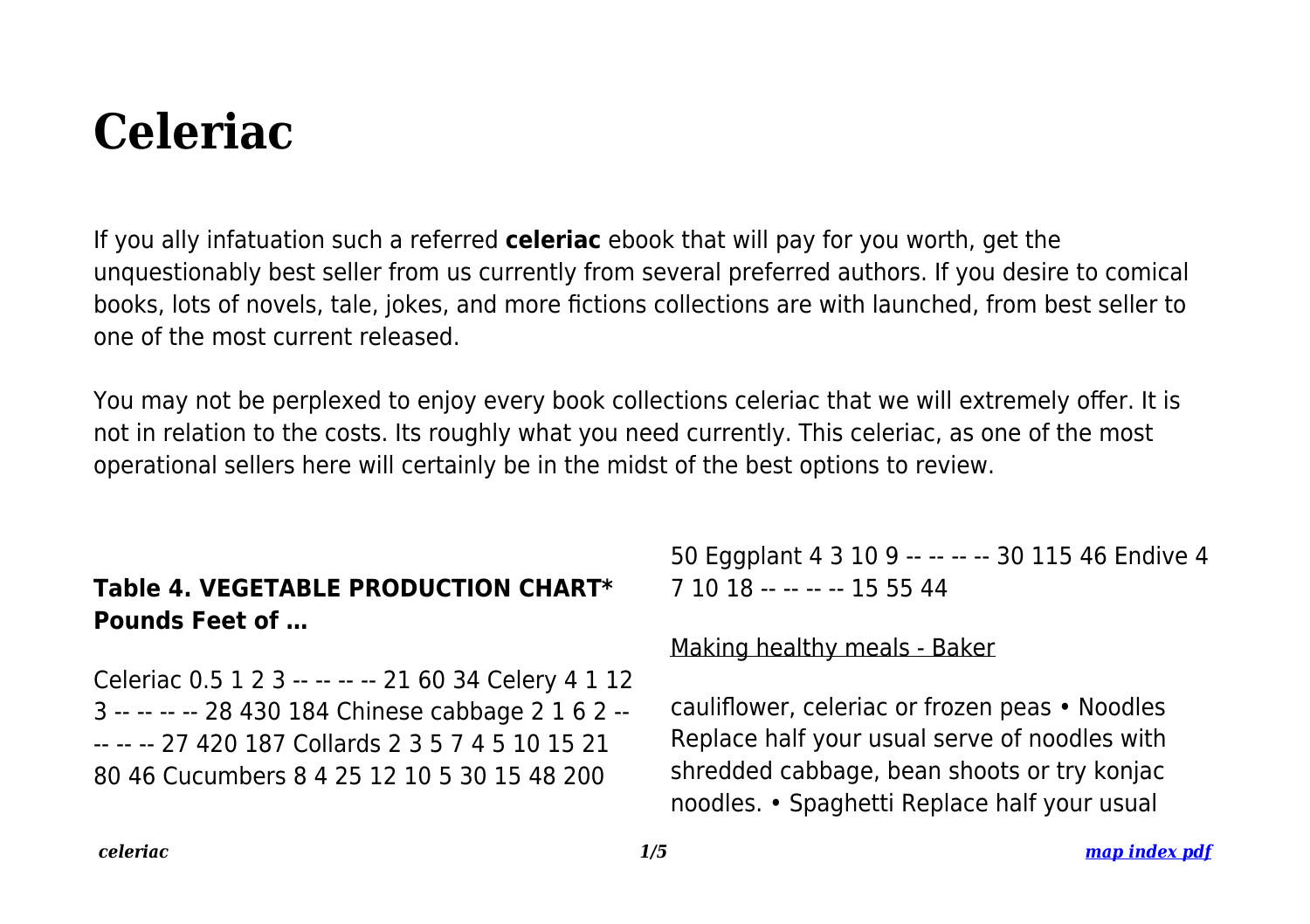serve of spaghetti with peeled zucchini "ribbons" or try konjac pasta • Rice Place cauliflower florets in a food processer and chop

## **Storage Guidelines for Fruits & Vegetables | Chemung**

• Celeriac 32 95 3-4 months • Celery 32 95 2-3 months • Collards 32 95 10-14 days • Corn, Sweet 32 95 4-8 days • Endive, Escarole 32 95 2-3 weeks • Grapes 32 90 4-6 weeks • Kale 32 95 10-14 days • Leeks, Green 32 95 1-3 months • Lettuce 32 95 2-3 weeks • Parsley 32 95 1-2 months

### **List of Exempted Goods under GST with HSN Code**

Carrots, turnips, salad beetroot, salsify, celeriac, radishes and similar edible roots, fresh or chilled. 41 0707 Cucumbers and gherkins, fresh or chilled. 42 0708 Leguminous vegetables, shelled or unshelled, fresh or chilled. 43 0709 Other

vegetables, fresh or chilled. 44 0712

STARTERS - Microsoft

salmon trout of michoacÁn with celeriac foam and lemon zest beef tongue and chili sauce \$360 beef tongue, chili sauce, cambray potatoes, onions and quelites duck breast and "recado rojo" \$420 duck breast, mashed sweet potato, red spices paste, onion short rib in "mole de olla" \$425

#### **Specific heat foods - Extension**

Specific Heat of select Fruits and Vegetables (btu/(lbo F)) (kJ/(kgo C)) (btu/(lbo F)) (kJ/(kgo C)) Fruits Apples 0.91 3.81 0.47 1.98 Apricots. fresh 0.88 3.68 0.43 1.8 Avocados 0.72 3.01 0.37 1.55

# **COCKTAILS SNACKS & BREAD LARGE CUTS MAINS …**

Celeriac steak, grilled mushroom, watercress,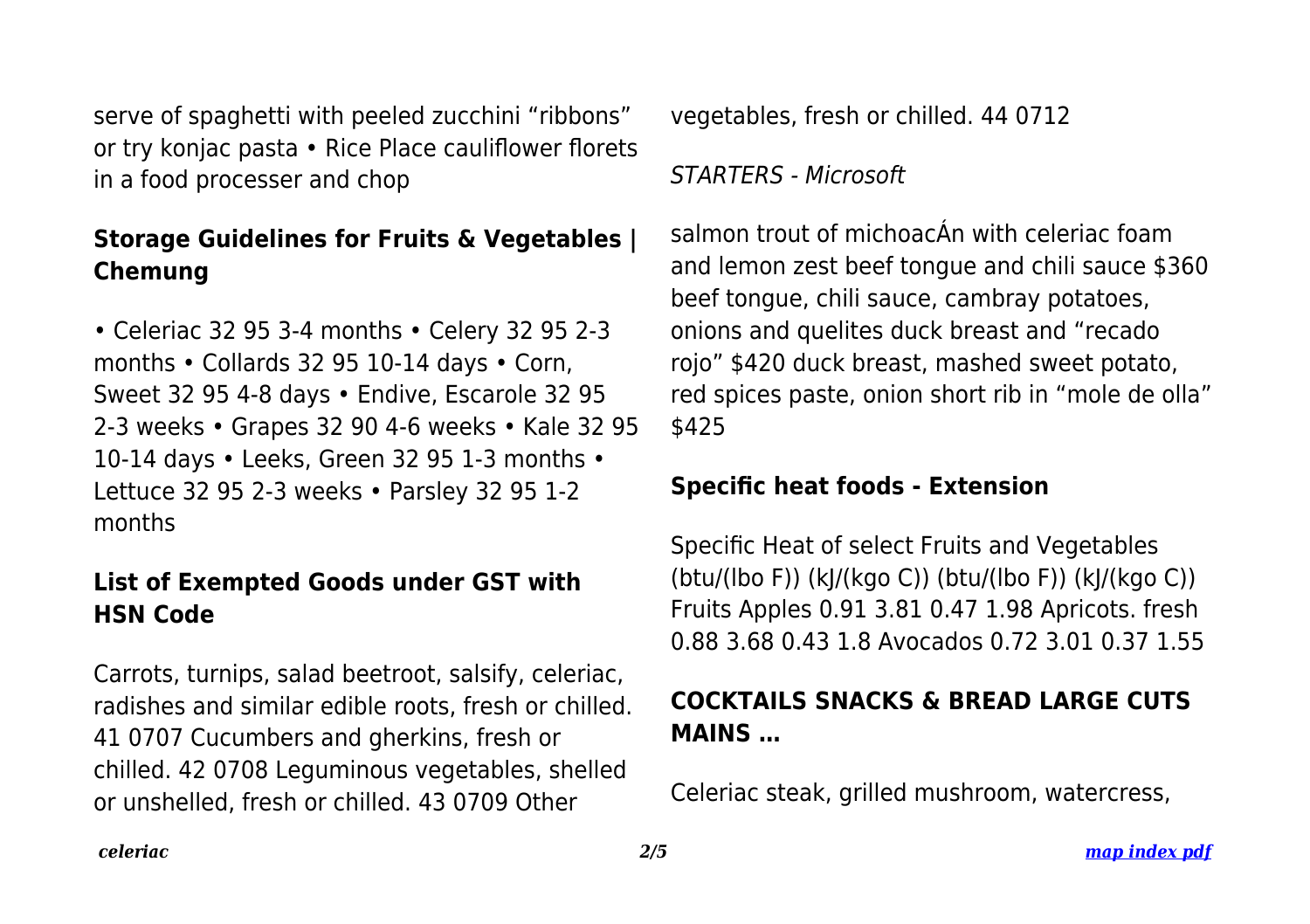wild rice, mushroom gravy 30 Bread Street Kitchen burger, dry-aged beef burger, Monterey Jack cheese, sriracha mayo, Koffman's fries 32 Add to your burger Avocado 6 Fried egg 2 Streaky bacon 5 SIDES Koffman's fries 10 Truffle brie mash potato 14 Macaroni cheese, roasted garlic crumbs 16

#### To Start Main Course

18. Salted Caramel, Vanilla Ice Cream . Rhum | 18 Chantilly, Confit Pineapple, Plantation Rum

#### EAT RIGHT FOR YOUR BLOOD TYPE - TYPE B - NON …

okra celeriac pickles sprouts, mung onions, green\* celery/juice pimentos sprouts, radish onions, red\* chervil poi tempeh onions, Spanish\* chicory pumpkin tofu onions, white chili pepper radicchio. onions, yellow\* cucumber/juice rappini daikon radish rutabaga dandelion sauer kraut dill scallion

#### **The Mediterranean Diet - MC6815 - Mayo**

2 The Keys to a Heart-Healthy Diet The key components of the Mediterranean diet include: • Eating whole grains, fruits, vegetables and plantbased fats every day.

### Allergen information for loose foods - Food Standards Agency

This includes celery stalks, leaves and seeds and celeriac . It is often found in celery salt, salads, some meat products, soups and stock cubes . Cereals . containing gluten: This includes wheat (such as spelt and Khorasan wheat/ Kamut), rye, barley and oats . It is often found in foods

# **Fried corn ribs, chilli, lime & mayo GF V 12 Salt & pepper bug …**

Ricotta Gnudi, celeriac purée, lots of mushrooms, black truffle Vo 28 Tandoori cauliflower, mint labne, cucumber, lime pickle GF V 26 Salt &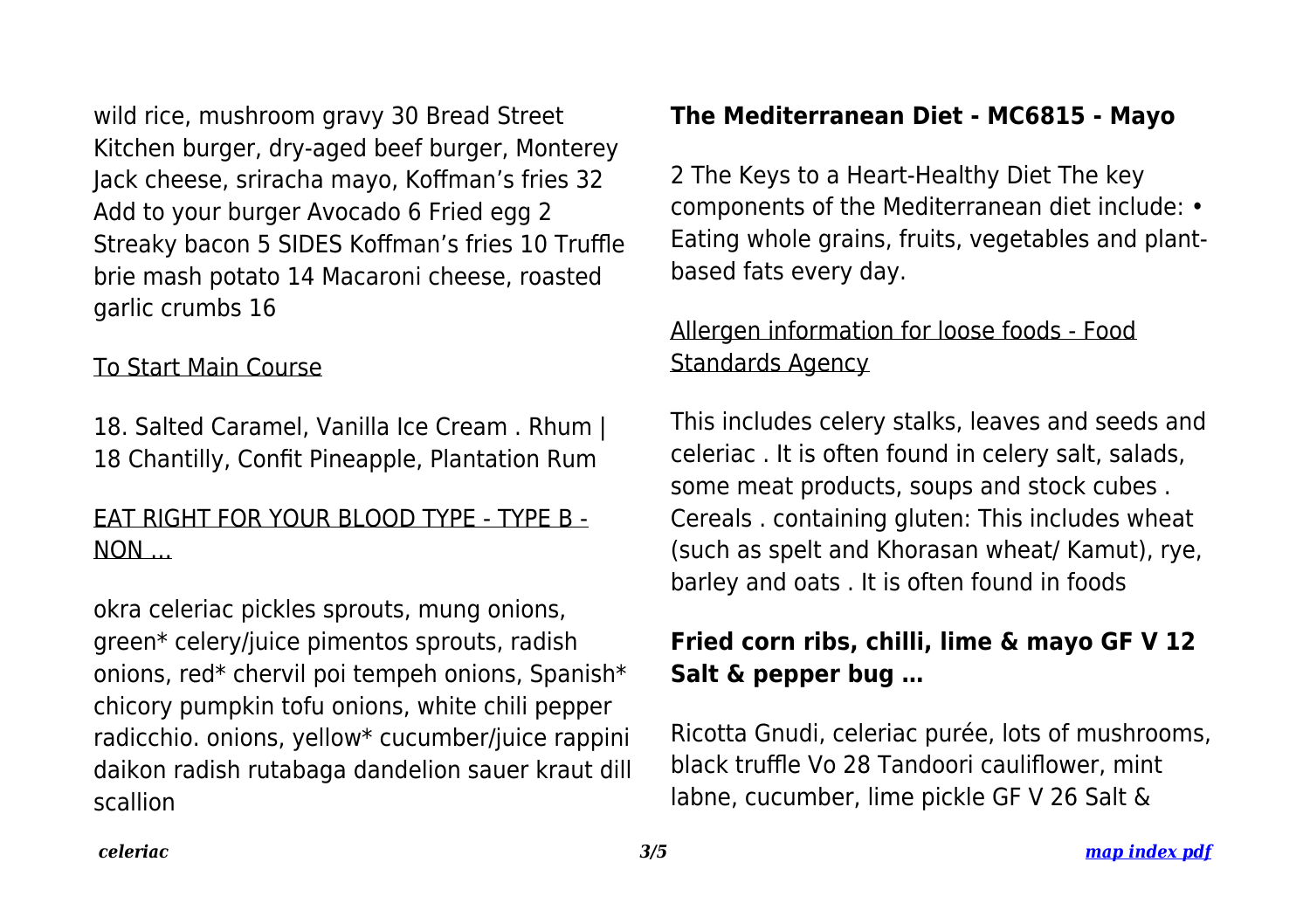pepper bug roll, ranch, iceberg GFO 11 EA Scallop ceviche, cucumber, green chilli, lime, avocado [2] GF 17 Kingfish sashimi, white tomato, green olive, lemon, chilli GF 26 Hot smoked Barramundi rillette ...

#### **METROPOLITAN GRILL**

Grilled Half Seiru Chicken flamed mountain asparagus, celeriac mousse, yuzu kosho Grilled Organic Lamb Chop 300g, so polenta, flamed peas and pance a, mint jus Slow Cooked and Grilled BBQ Pork Spareribs, signature coleslaw Grilled Rare Tuna 150g, tapenade, bamboo shoot, jamon iberico, balsamic reduc on Live Lobster, crustacean emulsion

#### RATE OF GST ON GOODS

celeriac, radishes and similar edible roots, fresh or chilled. 41. 0707 Cucumbers and gherkins, fresh or chilled. 42. 0708 Leguminous vegetables, shelled or unshelled, fresh or chilled. 43. 0709 Other vegetables, fresh or chilled. 44. 0712 Dried vegetables, whole, cut, sliced, broken or in powder, but not further prepared.

# **Specific Carbohydrate Diet (SCD) Allowable Foods**

Celeriac /celery root Celery Chard Collard greens Courgette Eggplant Haricot beans Jalapenos Kale Kidney beans Leek Lentils Lettuce Lima beans Mushrooms Navy beans Onions Parsley Peas Pumpkin Rhubarb Rutabaga Spinach Split peas Squash String beans Swede Tomato juice (Canned) Tomatoes Wasabi Watercress Zucchini

SMALL PLATES - The Grounds of Alexandria

Jalapeno, red cabbage, fennel & celeriac remoulade..... 30 SPICE CRUSTED VICTORIAN LAMB LOIN (GF/DF on request) Roasted eggplant & zucchini ratatouille, burnt onions, sumac, yoghurt, pine nuts, salsa verde ..... 34 PASTURE FED FLANK STEAK (GF) Fried polenta, roasted